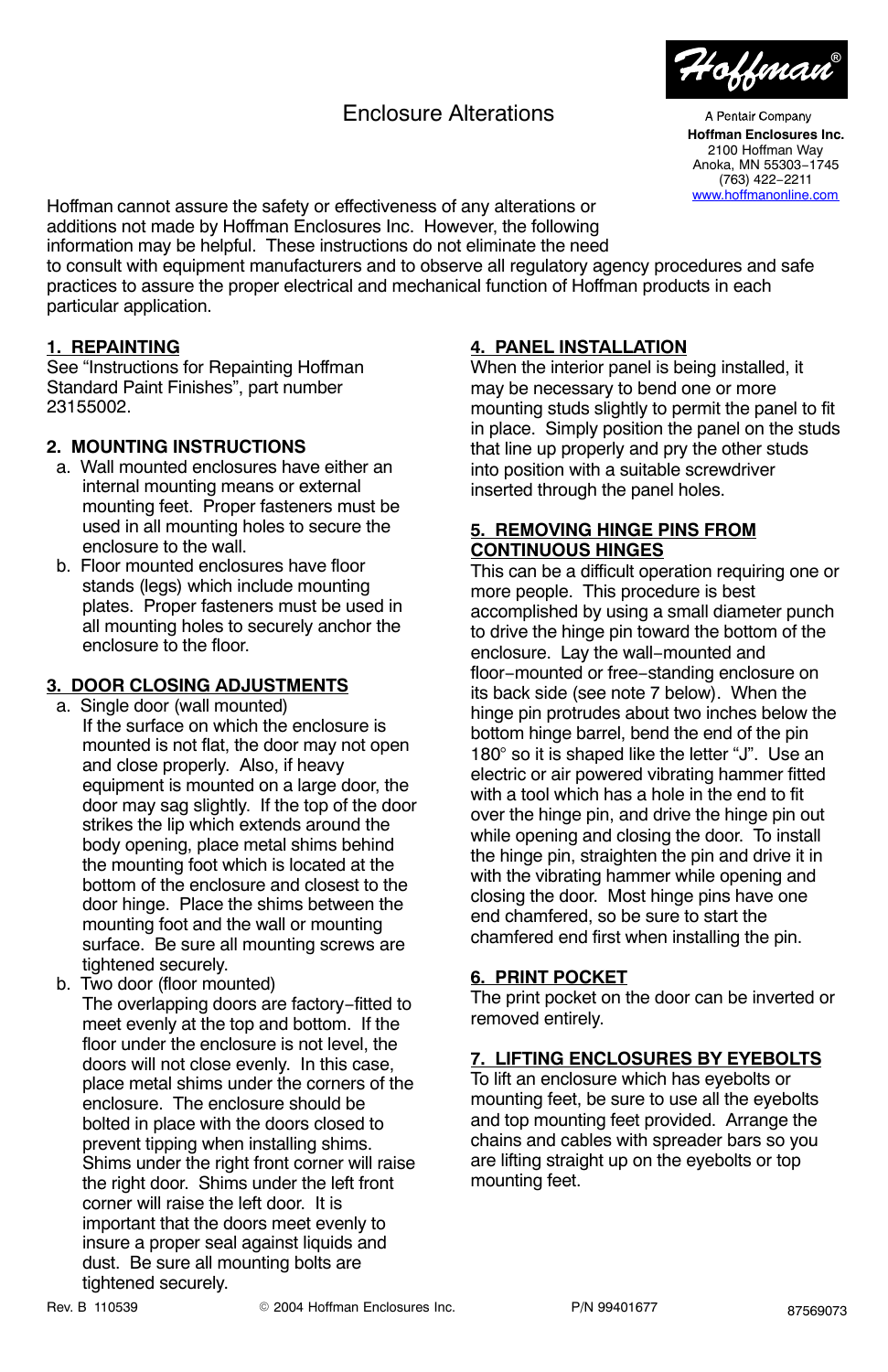### **ACCESSORIES AND HARDWARE**

Hoffman cannot assure the safety or effectiveness of any alterations or additions not made by Hoffman Enclosures Inc.

Lock kits and latch kits are available for field or factory installation on many types of Hoffman enclosures. Lock kits provide key−locking capabilities. Latch kits permit rapid access to enclosure interiors while retaining the oil tight and dust tight features.

Louver plate kits provide ventilation in enclosures where internal heat is a problem.

**Floor stand kits for converting wall mounting** enclosures to floor mounting are available for field or factory installation on single door NEMA 12 and NEMA 4 enclosures.

Drip shield kits are available for field or factory installation on single door and double door NEMA 12 enclosures.

Electrical interlocks provide a positive internal safety lockout on electrical enclosures while the enclosure contents are energized.

Swing−out panel kits provide a means of mounting gauges, switches, pilot lights and other components near the front of the enclosure.

#### **OTHER HOFFMAN PRODUCTS**

- NEMA 1, NEMA 3R, NEMA 4, NEMA 4X, NEMA 9, and NEMA 12 enclosures
- Oil tight JIC boxes and troughs.
- Oil tight wireway and lay−in wireway
- NEMA 1 wireway
- Oil tight pushbutton enclosures
- Cutout boxes, pull boxes, and transformer cabinets
- Non−metallic enclosures
- Stainless steel enclosures and boxes

**Safety Lockouts protect personnel and** equipment by enabling multiple padlocks to be installed on a de−energized switch.

Touch−up paint is used to repair the finish of enclosures and panels.

Window kits are available for many types of Hoffman enclosures.

Corrosion inhibitors protect interior components of enclosures, wireway, consoles, etc. from corrosion. There are no coatings, oils, or greases to apply.

Hole seals are used to seal extra conduit openings, pushbutton holes, cutouts, etc. against dust, dirt, oil, and water.

Terminal kit assemblies provide an easy method to mount terminal blocks in many types of Hoffman enclosures.

Folding Shelves can be used to support instruments and test equipment.

Pedestals are used to provide floor mounting at a working height for small to medium size enclosures.

- Aluminum enclosures and boxes
- Console cabinets
- Custom−built enclosures of all types
- Instrument and electronic enclosures
- Environmental control products
- EMI/RFI shielded enclosures
- Wiring duct
- Modified Standard Enclosures
- Co−Developed Enclosures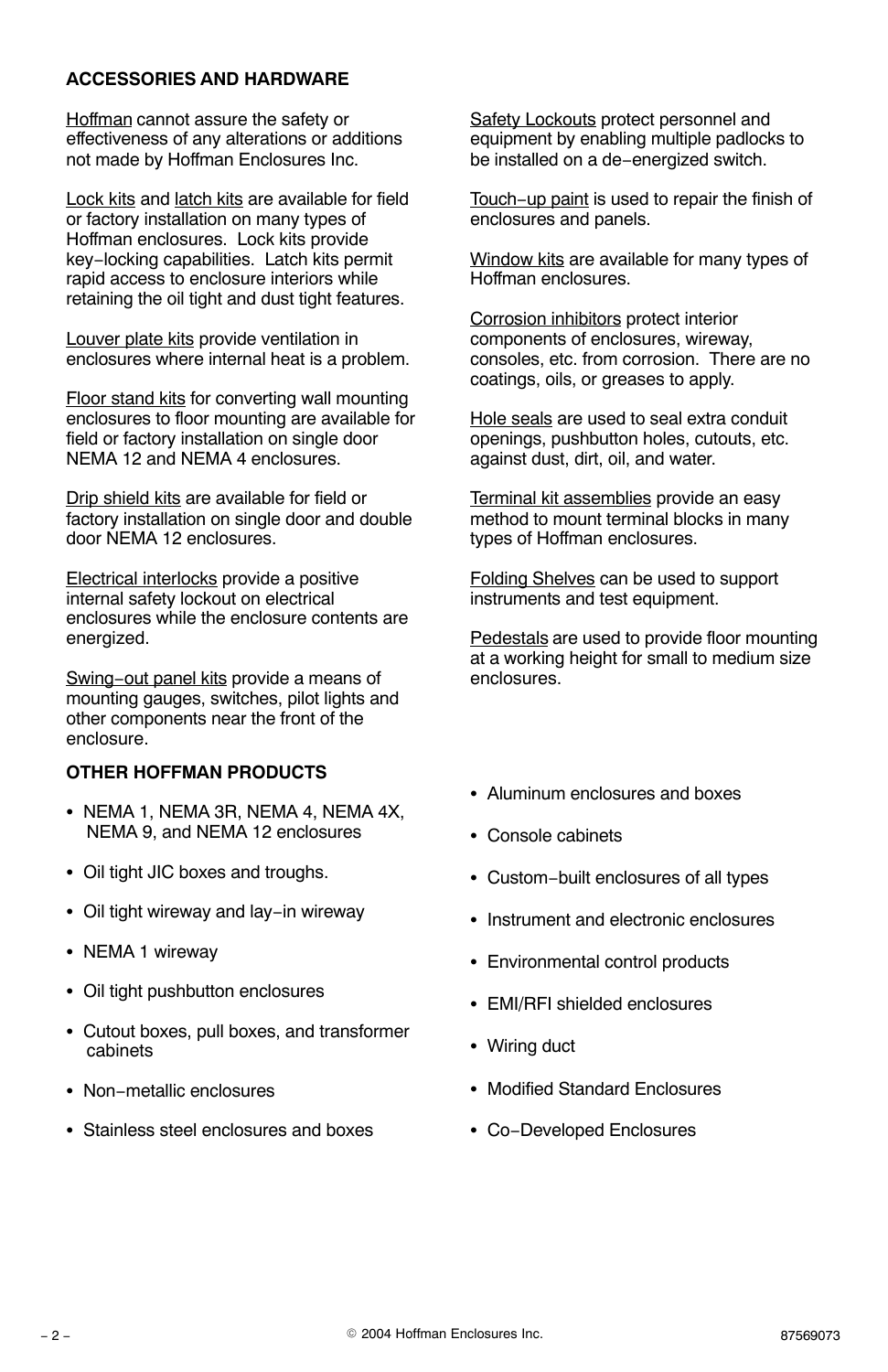



# **Repainting Hoffman Standard Paint**

Check with the paint manufacturer to insure the paint you are applying is compatible with the paint on the Hoffman product.

Hoffman uses the following TGIC polyester powder coating finishes on standard catalog items:

- 1. ANSI 61 Gray
- 2. RAL 7035
- 3. White

Refer to hoffmanonline.com for the specific paint finish of the product that you propose to repaint. When in doubt, consult your local Hoffman distributor.

# **IMPORTANT: For best adhesion results, correct surface preparation before repainting is essential.**